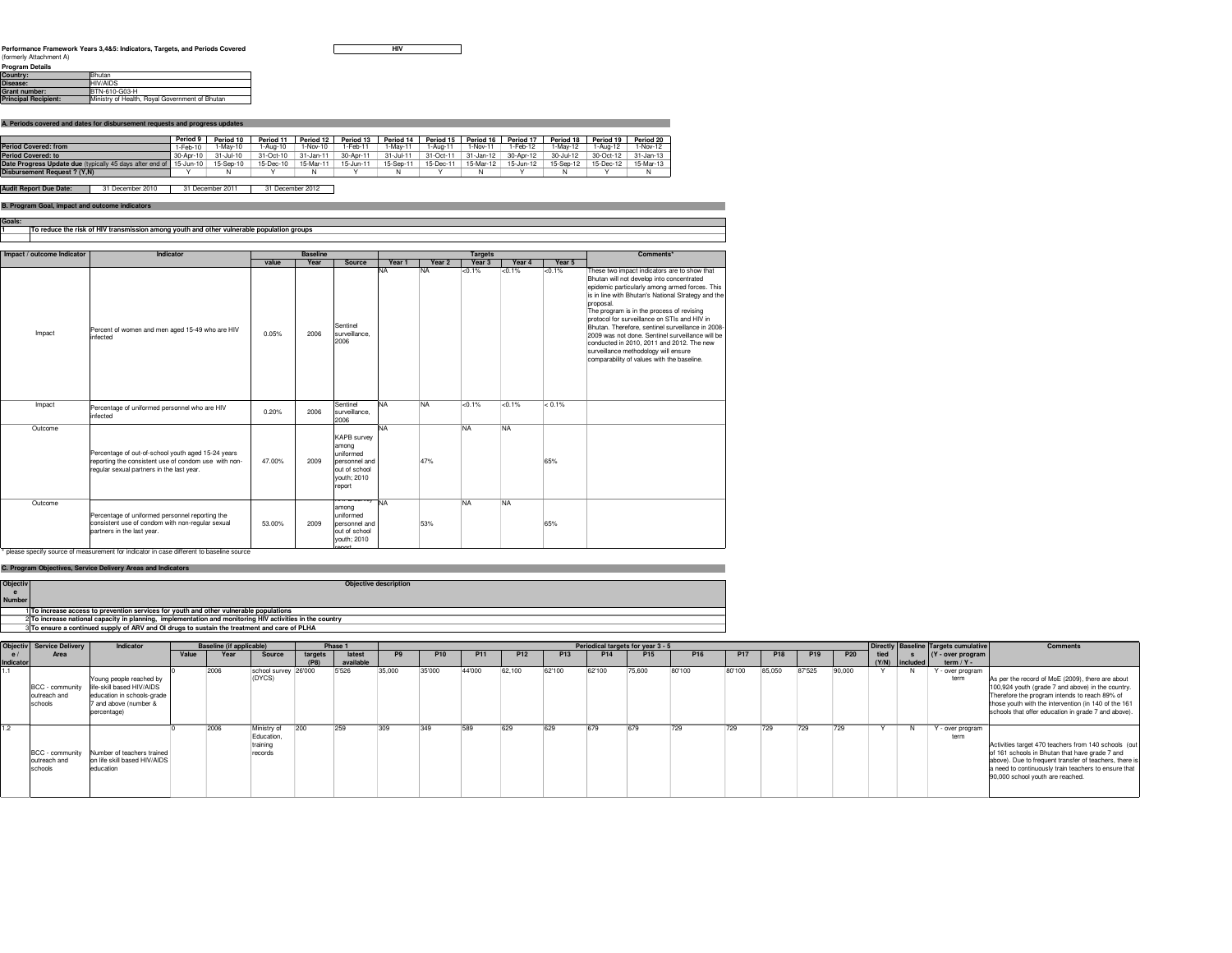| 1.3 | BCC - community<br>outreach and<br>schools | % of young people 15-24 in<br>school who correctly<br>identify ways of preventing<br>sexual transmission of HIV<br>and who reject the major<br>nisconceptions about HIV<br>transmission | 45%   | 2009 | KAPB survey<br>among<br>uniformed<br>personnel and<br>out of school<br>youth; 2010<br>report                            |        |        |        |        |        |        |        |        |        |        |        |        |        |        | N | N  | N - not cumulative       |                                                                                                                                                                                                                                                                                                                                                                                                                                                                                                                                                                                                                                                                                                                                                                                                                          |
|-----|--------------------------------------------|-----------------------------------------------------------------------------------------------------------------------------------------------------------------------------------------|-------|------|-------------------------------------------------------------------------------------------------------------------------|--------|--------|--------|--------|--------|--------|--------|--------|--------|--------|--------|--------|--------|--------|---|----|--------------------------|--------------------------------------------------------------------------------------------------------------------------------------------------------------------------------------------------------------------------------------------------------------------------------------------------------------------------------------------------------------------------------------------------------------------------------------------------------------------------------------------------------------------------------------------------------------------------------------------------------------------------------------------------------------------------------------------------------------------------------------------------------------------------------------------------------------------------|
| 1.4 | BCC - community<br>outreach and<br>schools | People reached by<br>HIV/AIDS education in out-<br>of-school settings                                                                                                                   | n/A   | n/A  | Ministry of<br>Education.<br>NFE, reports<br><i><b>Istakeholders</b></i><br>report)                                     | 19'550 | 17'047 | 19'950 | 19'950 | 21'350 | 21'350 | 21'350 | 21'350 | 21'850 | 22'850 | 23'350 | 23'850 | 24'850 | 25'000 |   | N  | Y - over program<br>term | Initially 17,000 but target was increased to 25,000<br>out-of-school youth. There has been an<br>underestimation of target population initially. Out of<br>school youth include the following: NFE learners<br>school drop outs, job seekers, vocational institute<br>learners and new graduates.                                                                                                                                                                                                                                                                                                                                                                                                                                                                                                                        |
| 1.5 | BCC - community<br>outreach and<br>schools | <b>Non Formal Education</b><br>Instructors trained to<br>provide HIV out-of-school<br>education                                                                                         |       | 2006 | Ministry of<br>Education,<br>NFE, reports<br>training<br>records                                                        | 669    | 717    | 777    | 777    | 827    | 827    | 877    | 877    | 887    | 897    | 897    | 1897   | 897    | 1897   |   | N  | Y - over program<br>term | Ithough target has been achieved the number of<br>NFE centers has increased from 669 to 688 and<br>new NFE instructors are being recruited who need<br>to be trained.                                                                                                                                                                                                                                                                                                                                                                                                                                                                                                                                                                                                                                                    |
| 1.6 | BCC - community<br>outreach and<br>schools | Number of transport<br>workers reached with HIV<br>education                                                                                                                            | 100   | 2009 | Multisectoral<br>task forces<br>reports                                                                                 | n/a    | n/a    |        |        | 180    | 480    | 680    | 880    | 1'080  | 1'480  | 1'830  | 2'180  | 2'580  | 3'000  |   | N  | Y - over program<br>term | There are currently 7,156 professional licenses<br>registered with close to 3,000 only on the road.<br>Therefore the original target of 22,000 was revised<br>to reflect this. The transport workers will be<br>reached by the MSTFs (multi-sectoral task force)<br>and Health Information Service Centers (HISCs -<br>stand alone VCTs), participants list (which will also<br>contain the driving license number of each<br>participant to avoid double counting) are submitted<br>by providers. The definition for reached is the<br>number attending education workshops. Baseline<br>reflects the 100 transport workers that were reached<br>through the World Bank (WB) project which has<br>een discontinued.                                                                                                     |
| 1.7 | BCC - community<br>outreach and<br>schools | Number of most at risk<br>individuals reached with<br><b>cation</b> materials<br>(primarily substance users<br>and sex workers)                                                         |       | 2009 | <b>HISCs</b><br>reports                                                                                                 | n/a    | n/a    |        |        | 30     | 150    | 150    | 200    | 250    | 300    | 350    | 400    | 450    | 550    | Y | N  | Y - over program<br>term | The most at risk individuals include the following :<br>Sex workers, primary substance users, prisoners<br>and singing bar girls. These groups will be reached<br>through peer education program (by trained peer<br>educators), through outreach activity of HISC<br>(Health Information Service Centers) staff. Peer<br>educators work 3 days per week and outreach by<br>HISC staff every alternate day of the week in the hot<br>spots and education sessions in the HISCs. The<br>definition for reached for this group will be person<br>reached with one education session/counseling with<br>provision of education materials. In Phase 1 a similar<br>indicator collected information on the number of<br>locations (hot spots) reached. Phase 2 focuses on<br>most at risk people in Thinphu and Phuntsholing. |
| 1.8 | BCC - community<br>outreach and<br>schools | Number of uniformed<br>personnel and their families<br>participating in HIV<br>awareness workshops                                                                                      | 6'000 | 2006 | Reports<br>(Stake<br>holders; Royal<br>Bhutan Army<br>Royal Bhutan<br>Police; Royal<br>Bhutan<br>Government<br>reports) | 7'000  | 3'487  | 7'000  | 8'000  | 10'000 | 11'000 | 13'000 | 15'000 | 17'000 | 19'000 | 21'250 | 23'500 | 25'000 | 25'000 |   | 'N | Y - over program<br>term | World Bank (WB) no longer funds activities for<br>uniformed personnel /their families participating in<br>HIV awareness workshops.                                                                                                                                                                                                                                                                                                                                                                                                                                                                                                                                                                                                                                                                                       |
| 1.9 | BCC - community<br>outreach and<br>schools | Number of monks, nuns<br>and members of non-formal<br>religious groups reached by<br>HIV/AIDS education                                                                                 | 500   | 2005 | Reports<br>(Stake holder<br>Dratshang<br>Lnentshog<br>reports)                                                          | 6'000  | 4'284  | 6'000  | 7'000  | 7'000  | 7'000  | 7'250  | 7500   | 7750   | 8'000  | 8'250  | 8'500  | 8'750  | 9'000  |   | N  | Y - over program<br>term |                                                                                                                                                                                                                                                                                                                                                                                                                                                                                                                                                                                                                                                                                                                                                                                                                          |
| 2.2 | Testing and<br>Counseling                  | Number of persons<br>counseled and tested with<br>provision of results                                                                                                                  | 1'500 | 2005 | Reports<br>(District<br>hospitals)                                                                                      | 26'000 | 16'631 | 26'000 | 26'400 | 26'800 | 27'200 | 27'600 | 28'000 | 28'400 | 28'800 | 29'200 | 29'600 | 30'000 | 30'000 | Y | N  | Y - over program<br>term | WB does not fund this or related activities, hence<br>this indicator is directly tied. This service will be<br>done through all hospitals and the two VCTs.                                                                                                                                                                                                                                                                                                                                                                                                                                                                                                                                                                                                                                                              |